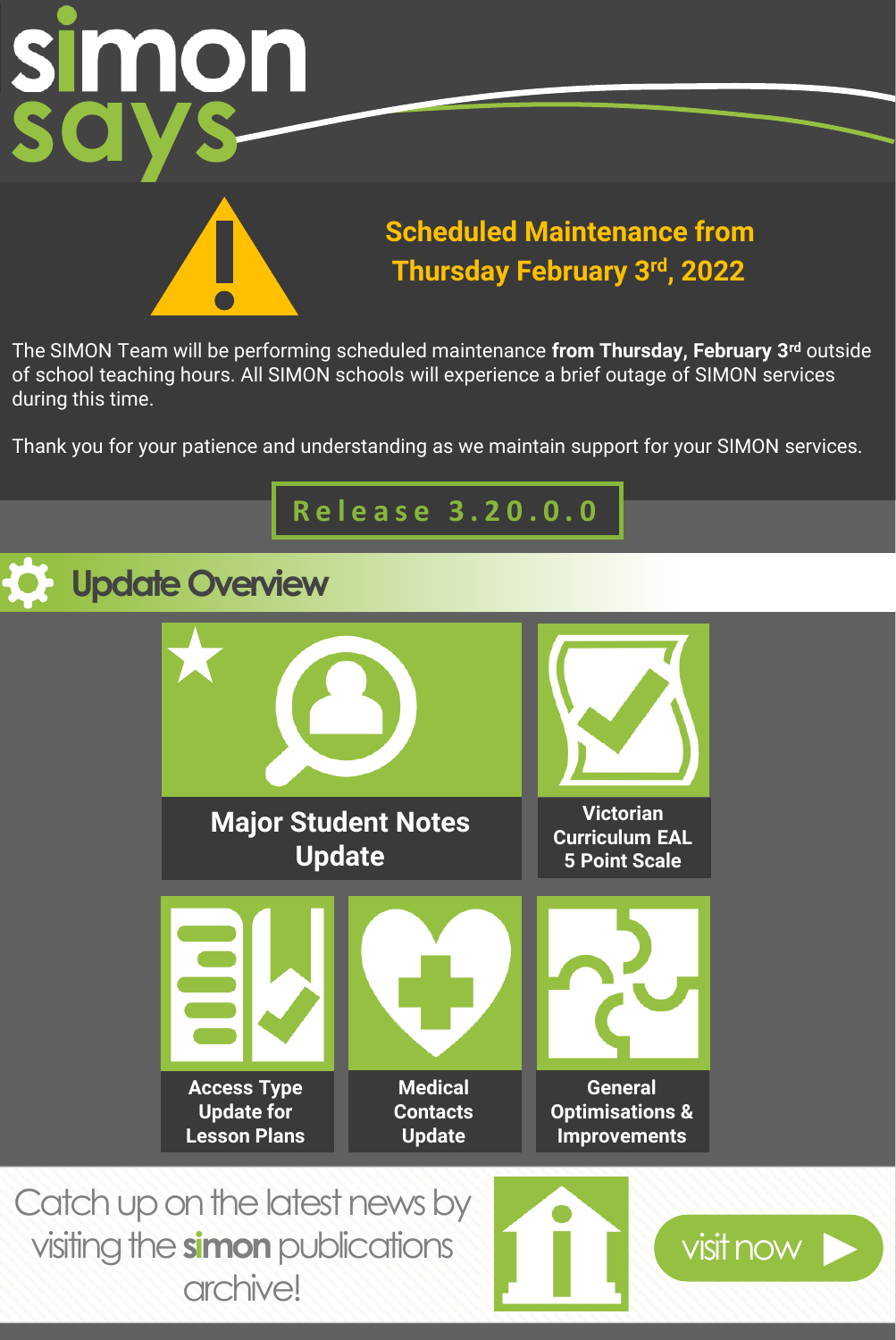# **Major Student Notes Update**

The new academic year sees the exciting release of the majorly updated Student Notes with all new functionality! Please see the new SIMON TV Playlist below and this email to learn how Student Notes can further assist your teaching, learning and pastoral workflows.





#### **Read on to learn more…**

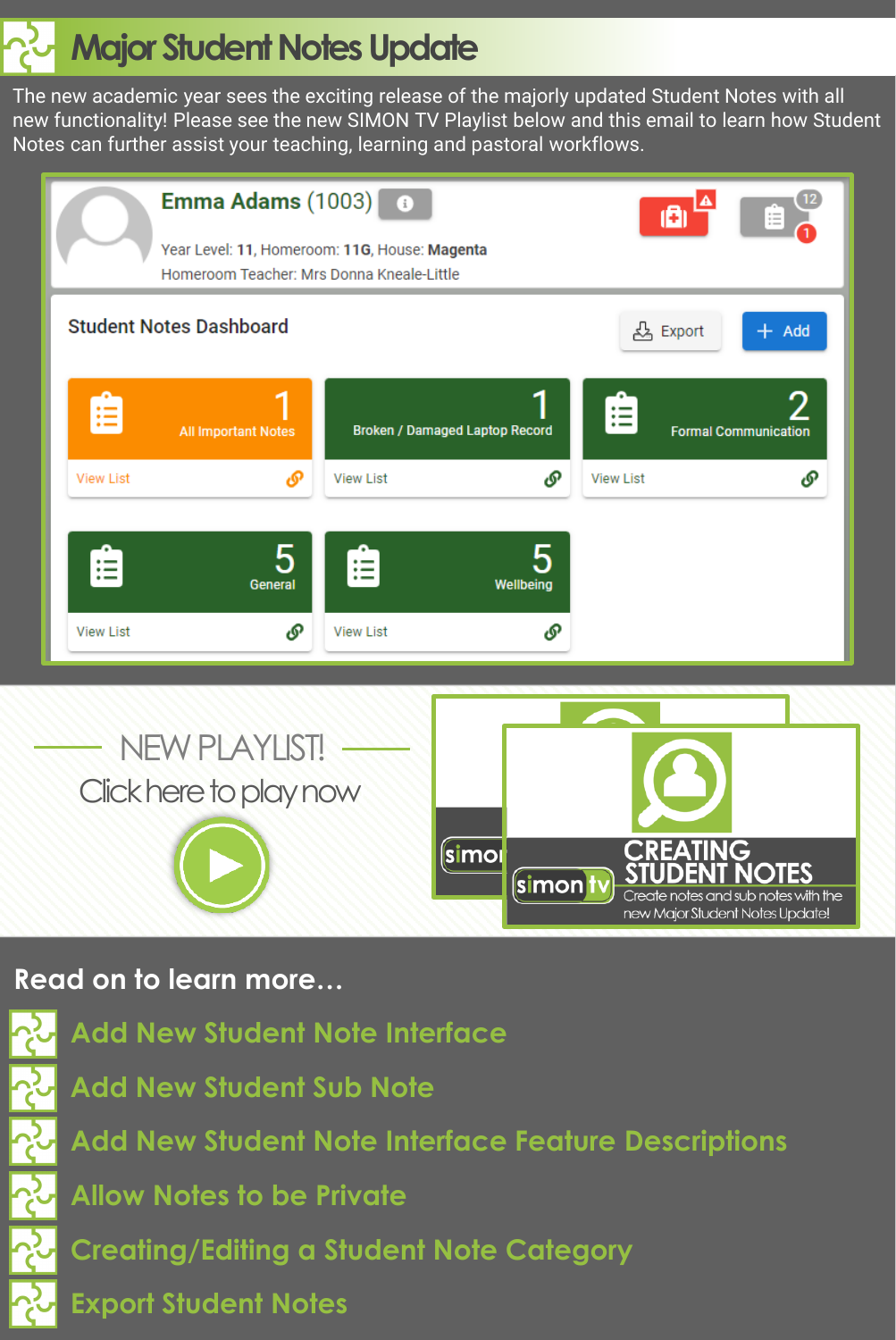# **Add New Student Note Interface**

| Category<br>General                                                            | Access Type<br>General<br>$\overline{\phantom{0}}$ | $\blacktriangledown$    |               |
|--------------------------------------------------------------------------------|----------------------------------------------------|-------------------------|---------------|
|                                                                                |                                                    |                         |               |
| Title<br>A Test Student Note                                                   |                                                    |                         |               |
|                                                                                |                                                    |                         |               |
|                                                                                | Use expiry date                                    |                         |               |
| Entry Date -                                                                   |                                                    |                         |               |
| 31/01/2022                                                                     | <b>Expiry Date</b><br>Ö                            | Ö                       |               |
|                                                                                |                                                    |                         |               |
| в<br>$\mathbf{i}$<br>⊫ ≡・                                                      | ⊝<br>$\sim$<br>$\sim$                              |                         |               |
|                                                                                |                                                    |                         |               |
| Click here to start adding content                                             |                                                    |                         |               |
|                                                                                |                                                    |                         | Characters: 0 |
|                                                                                |                                                    |                         |               |
|                                                                                |                                                    |                         |               |
| Pasted images in note details may not be included in the student notes export. |                                                    |                         |               |
|                                                                                |                                                    |                         |               |
| <b>Important Note</b><br>(Display in attendance rollmark)                      | <b>NCCD Related</b>                                | <b>Anniversary Note</b> |               |
|                                                                                |                                                    |                         |               |
|                                                                                |                                                    |                         |               |
| <b>DOCUMENTS</b>                                                               |                                                    |                         | $+$ Add       |
| Document Name <sup><math>\triangle</math></sup>                                |                                                    | <b>Document Size</b>    |               |
|                                                                                |                                                    |                         |               |
|                                                                                | No data available                                  |                         |               |
|                                                                                |                                                    |                         |               |
| <b>NOTIFICATIONS</b>                                                           |                                                    |                         | $\wedge$      |
|                                                                                |                                                    |                         |               |
| <b>ROLES</b>                                                                   | <b>STAFF</b>                                       |                         |               |
| Role<br><b>Deputy Principal</b><br>▼                                           | Staff-<br>Brodie, Kevin<br>÷                       | ÷<br>▼                  |               |
|                                                                                |                                                    |                         |               |
| No data available                                                              | No data available                                  |                         |               |

## **Add New Student Sub Note**

For existing student notes that a user has unlocked access to (modify or remove access) it is possible to add additional sub notes. This is a great way of staying organised as new information and files that can be considered part of an ongoing subject matter can be seamlessly added to the original student note. Use the 'Add' option located at the bottom of an existing student note.

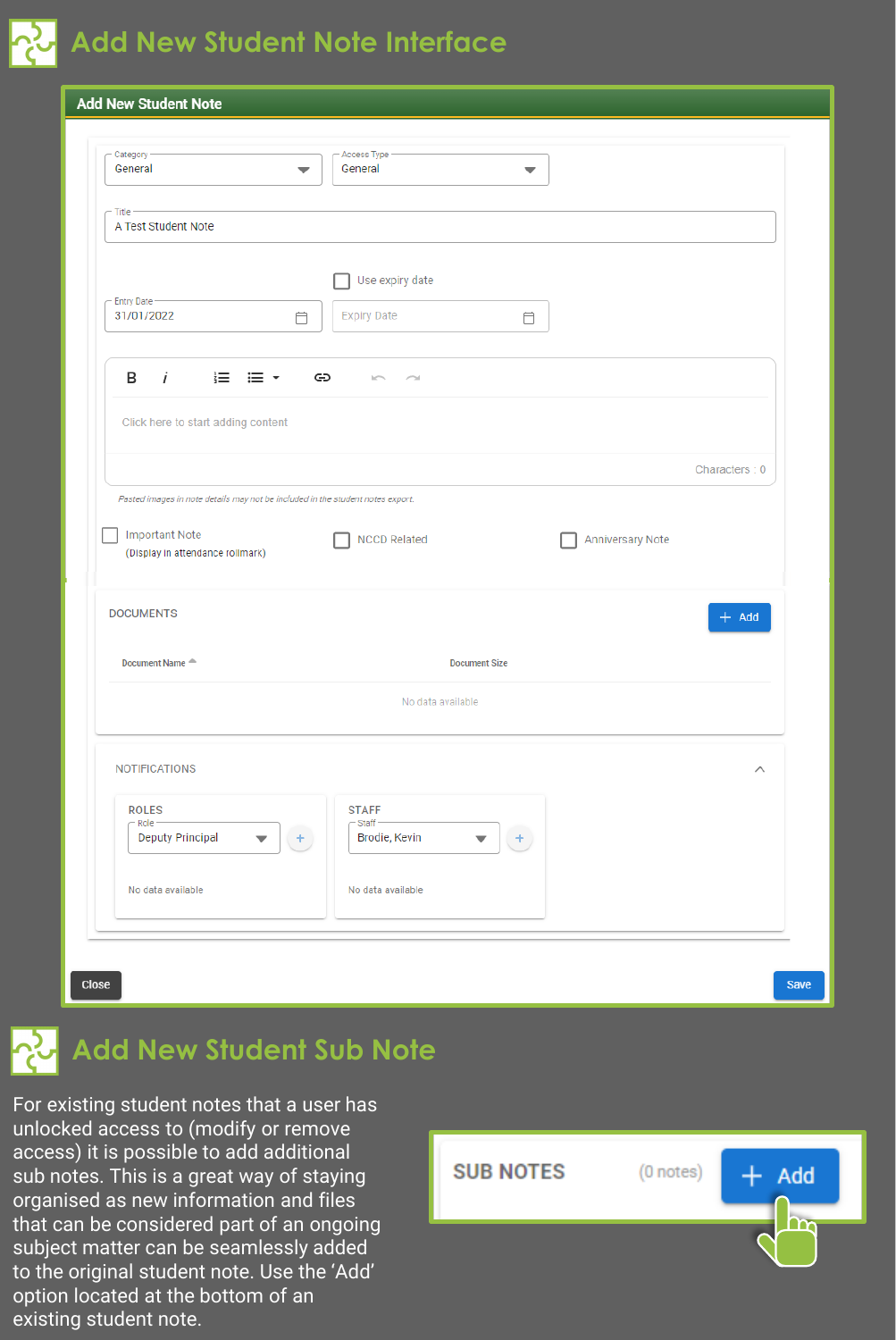### **Add New Student Note Interface Feature Descriptions**

- **Category:** Choose which category group the note is to be allocated to. This is configured by navigating to Student Profiles > Maintenance > Student Notes > Note Categories.
- **Access Type:** Create as a General Note or one as Pastoral Chain (Restricted).
- **Title:** The name of the note.
- **Entry Date:** Enter the date when the note is made visible.
- **Use Expiry Date:** Choose a date when the note is removed.
- **Content Entry:** Enter information using the interface that allows for formatting, hyperlinking and image input.
- **Important Note:** When enabled, this will flag the note and display on the Attendance Rollmark for the student.
- **NCCD Related:** If applied, this note will be flagged as part of the NCCD workflows.
- **Anniversary Note:** When utilised, the note will generate a recurring alert inside SIMON via the notification bell ahead of time for relevant viewers. The amount of days an alert is displayed ahead of an anniversary note can be configured by navigating to Student Profiles > Maintenance > Student Notes > Configuration.
- **Documents:** Using the 'Add' option, files can be uploaded and attached to the note.
- **Notifications:** Specific Roles and individual Staff can be notified of the existence of the newly created note. This allows for notes to not solely rely on the Pastoral Chain and specific Access Type categories to be viewable by required staff.



It is possible to allow for private notes to be created, in which the note can only be viewed and edited by the note creator themselves. This option can be enabled by navigating to Student Profiles > Maintenance > Student Notes > Note Categories.

If enabled, the ability to choose a Private Note will be then selectable via the 'Access Type' dropdown menu when creating a new student note.

| <b>Student Note Configuration</b>                                                                                         |
|---------------------------------------------------------------------------------------------------------------------------|
| Allow Notes To Be Private<br>(Allows private notes to created which can then only be viewed / edited by the note creator) |
| 21                                                                                                                        |
| (Anniversary notes will be displayed as an alert this many days prior to the actual anniversary date)                     |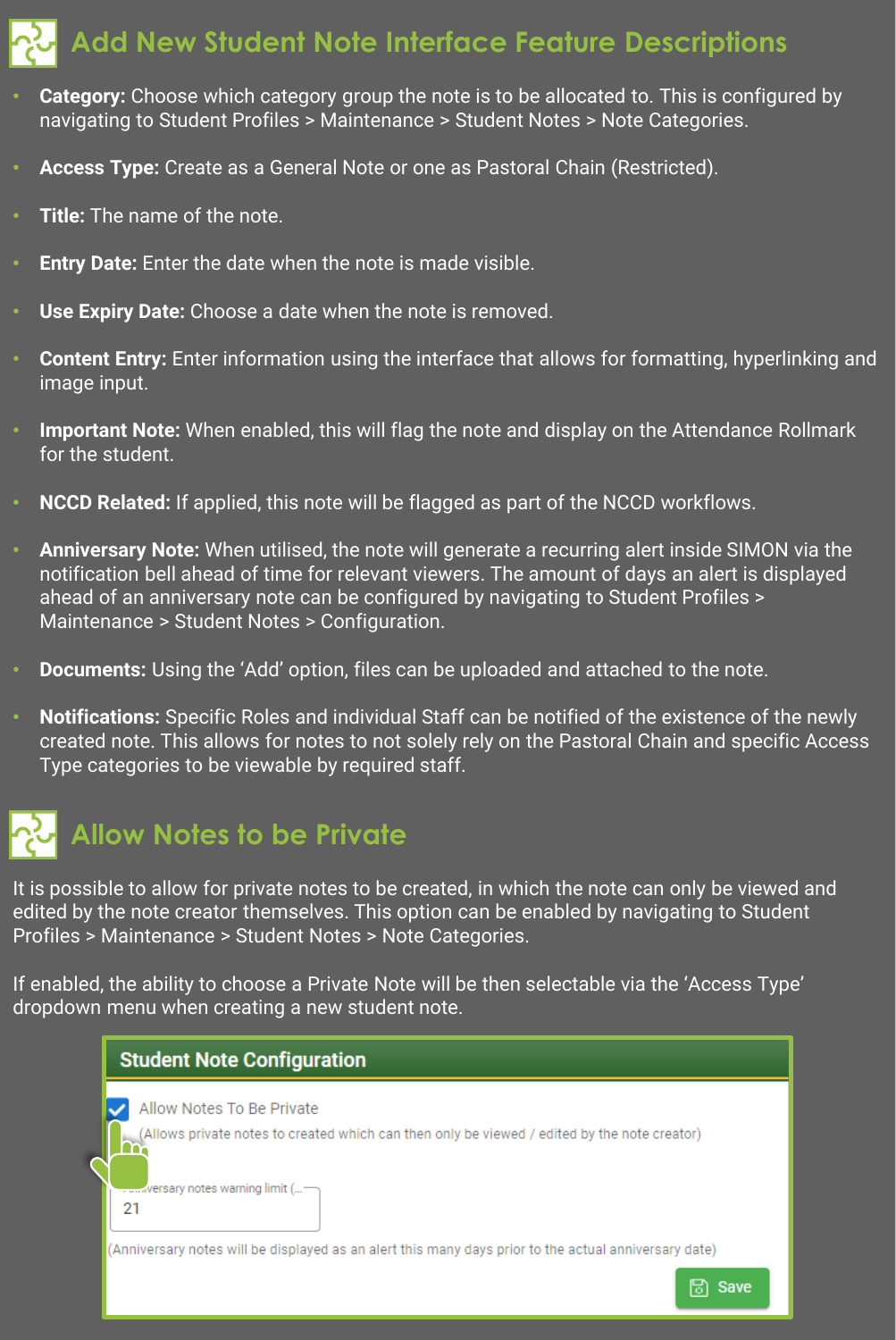### **Creating/Editing a Student Note Category**

A Student Note Category can be created or edited by navigating to Student Profiles > Maintenance > Student Notes > Note Categories. Use the 'Add' option or the 'Actions > Edit' selection to view the available options for a Student Note Category.

|                      | Academic or Subject Information |                 |                                                                                                            |                                                   |                 |
|----------------------|---------------------------------|-----------------|------------------------------------------------------------------------------------------------------------|---------------------------------------------------|-----------------|
| Enabled              |                                 |                 | Is Welfare Category                                                                                        |                                                   |                 |
| Notifications        |                                 |                 |                                                                                                            |                                                   | $\wedge$        |
| Email Class Teachers |                                 |                 |                                                                                                            |                                                   |                 |
|                      |                                 | $+$ Add         |                                                                                                            |                                                   | $+$ Add         |
| Role                 |                                 |                 | Staff                                                                                                      |                                                   |                 |
|                      | No data available               |                 |                                                                                                            | No data available                                 |                 |
|                      |                                 |                 |                                                                                                            |                                                   |                 |
| Pastoral Access      | Allow Class Teacher To View     |                 | Any specific role or staff access entered below will be in addition to the standard pastoral chain access. | Override Pastoral Access With Below Roles / Staff | $\wedge$        |
|                      |                                 |                 |                                                                                                            |                                                   |                 |
| Role                 | Edit                            | $+$ Add<br>View | Staff                                                                                                      | Edit                                              | $+$ Add<br>View |

- **Description:** The name of the category.
- **Enabled:** Selectable as an active category.
- **Is Welfare Category:** Please note that only the staff assigned the **Student Welfare Coordinator** staff role will be notified for 'Eyes Only' notes. **When enabled, all other notification roles/staff specified above will be ignored for 'Eyes Only' notes**.
- **Notifications:** Email the current class teachers and selected roles/staff.
- **Pastoral Access:** Along with the ability to **Allow Class Teacher To View** notes within this category, it is possible to select **Override Pastoral Access With Below Roles/Staff**. Depending on the selection, any specific role or staff entered will either be **in addition to** or **replace** the standard pastoral chain access.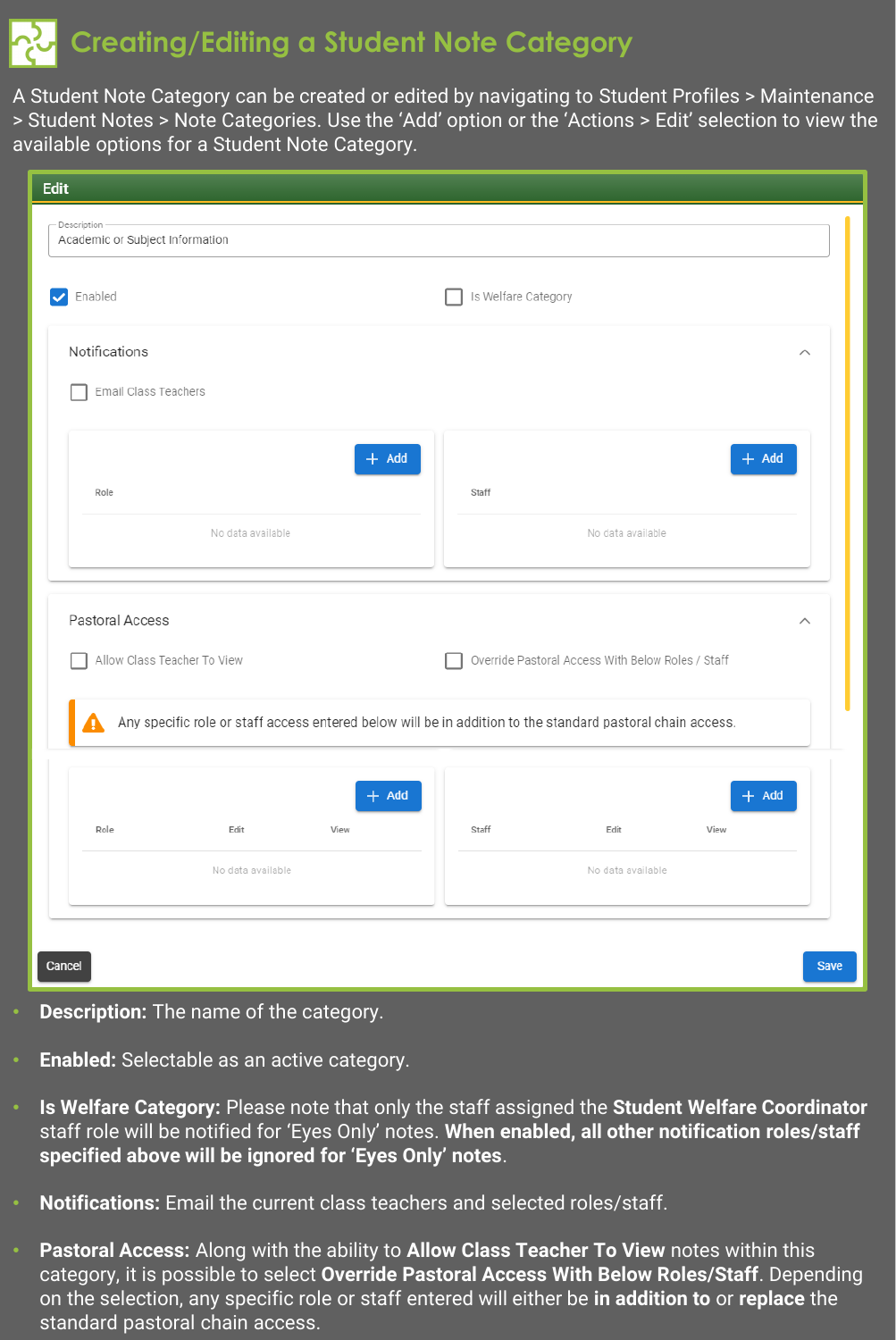**Export Student Notes**

To export the notes attached to a student as a .zip file, navigate to the student's profile and select 'Student Notes' from the side menu. At the Student Notes Dashboard, select the 'Export' option. It is important to note that any notes exported will adhere to the level of access and permissions to view of the user exporting.

| Emma Adams $(1003)$ $\bullet$<br>Year Level: 11, Homeroom: 11G, House: Magenta<br>Homeroom Teacher: Mrs Donna Kneale-Little               |                                           |                                                                                  | ı8                                                  |                                                  |
|-------------------------------------------------------------------------------------------------------------------------------------------|-------------------------------------------|----------------------------------------------------------------------------------|-----------------------------------------------------|--------------------------------------------------|
| <b>Student Notes Dashboard</b><br>Ê<br><b>All Important Notes</b><br><b>View List</b><br>டு<br>5<br>Ê<br>General<br>௴<br><b>View List</b> | <b>View List</b><br>油<br><b>View List</b> | Broken / Damaged Laptop Record<br>O<br>5<br>Wellbeing<br>௴                       | <u>&amp;</u> Export<br>In.<br>Ê<br><b>View List</b> | $+$ Add<br>2<br><b>Formal Communication</b><br>ଙ |
| <b>Export Student Notes</b>                                                                                                               |                                           |                                                                                  |                                                     |                                                  |
| CATEGORIES                                                                                                                                |                                           | Date From -<br>18/01/2021                                                        | Date To -<br>01/04/2022<br>自                        | 白                                                |
| Broken / Damaged Laptop Record<br>◡<br>Formal Communication<br>✓<br>General<br>✓<br>Wellbeing<br>$\checkmark$                             |                                           | Include sub-notes<br>◡<br>Include documents<br>Include expired<br><b>Talling</b> |                                                     |                                                  |
| Close                                                                                                                                     |                                           |                                                                                  |                                                     | <b>Export</b>                                    |

- **Categories:** Select the specific categories for notes to be exported from.
- **Date From/To:** Specify a date range to export notes from.
- **Include Sub Notes:** Export all sub notes attached for each student note.
- **Include Documents**: Include all attached documents/files for each student note.
- **Include Expired:** Include student notes that have since expired and no longer visible.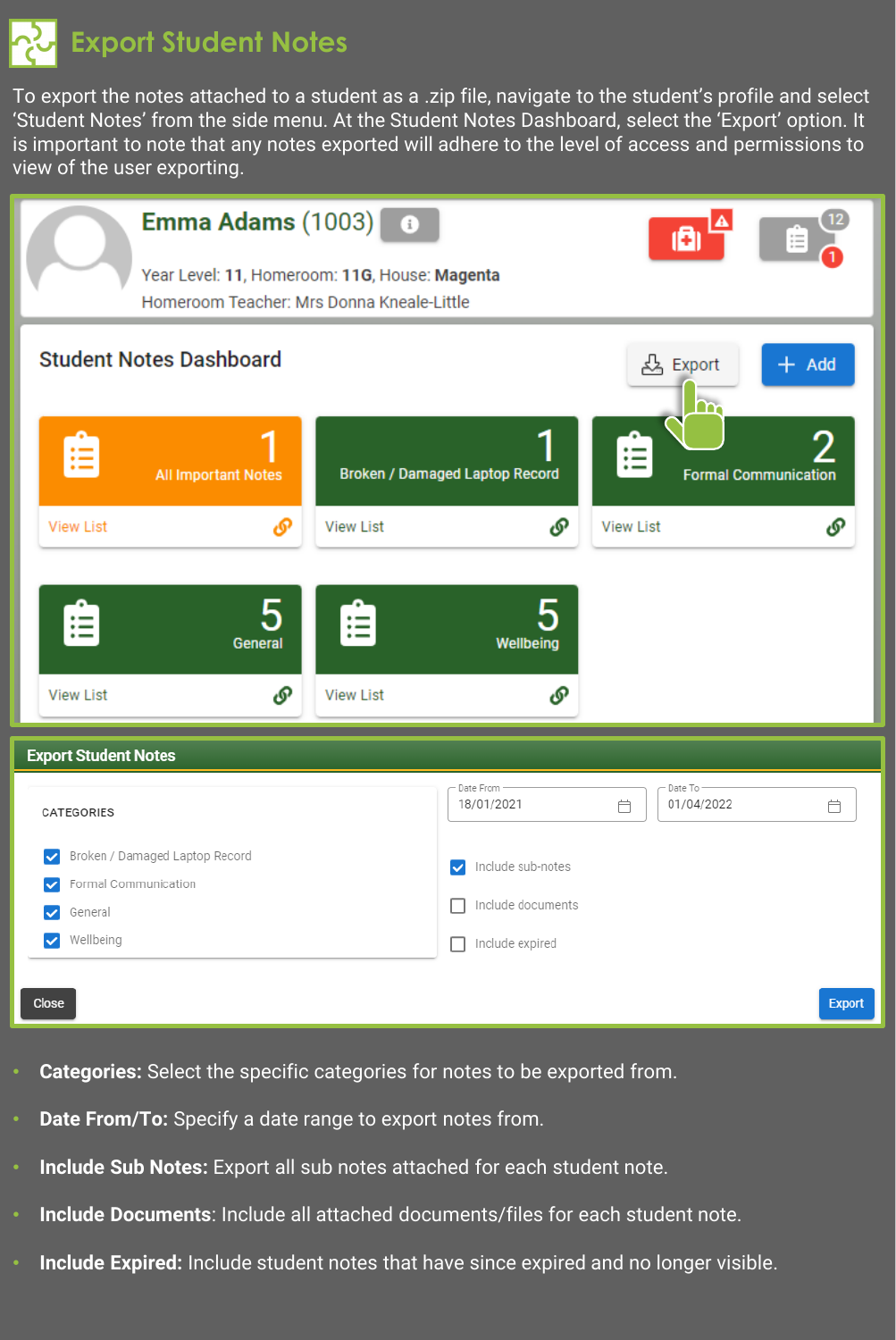# **Victorian Curriculum EAL 5 Point Scale**

As per the latest Victorian Curriculum Assessment and Reporting specifications, Victorian Curriculum English as an Additional Language report configurations now support the 5 point grade scale.

You can access the configuration of the scale by navigating to the **Main Menu > Student Assessment > Maintenance > Victorian Curriculum EAL Scales**.

Please note that in order to able to Edit a Victorian Curriculum EAL Scale, one must be included in the selected Report Run.

| Maintenance -                   |
|---------------------------------|
| Assessment Types                |
| Report Templates                |
| Graphical Scales                |
| Grade Scales                    |
| Interview Scales                |
| Feedback Scales                 |
| Victorian Curriculum Scales     |
| Victorian Curriculum EAL Scales |
| <b>Ballarat RE Scales</b>       |
| Domain Sort Orde                |
| Report Run Tasks                |
| Report Run Tools                |
| Configuration                   |
| <b>Teacher Entry</b>            |

#### Edit Evicting Descriptive Scole

| EQILE AISING DESCRIPTIVE SUBJE   |      |         |           |
|----------------------------------|------|---------|-----------|
| <b>Scale Description Default</b> |      |         |           |
| Well Above Standard              | Edit |         | Move Down |
| Above Standard                   | Edit | Move Up | Move Down |
| At Standard                      | Edit | Move Up | Move Down |
| <b>Below Standard</b>            | Edit | Move Up | Move Down |
| <b>Well Below Standard</b>       | Edit | Move Up |           |
| <b>Save Scale</b><br>Cancel      |      |         |           |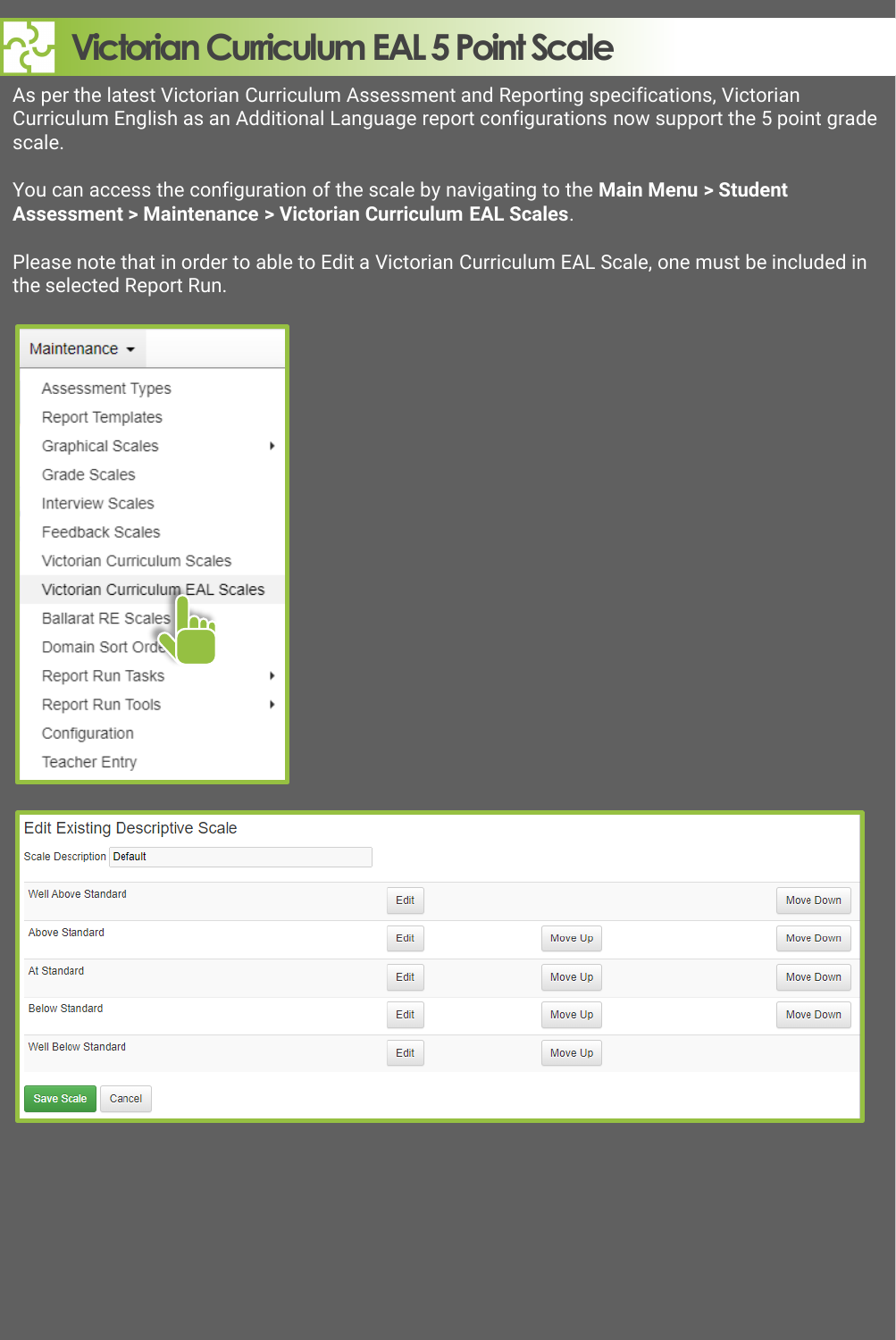### **Access Type Update for Lesson Plans**

When working with Lesson Plans, the type of access available for each Section is now more clearly defined.

For the below example, one section has been made available for students, parents and staff, while the other section has 'staff only' visibility.

|                             |                                   | Edit Classroom Lesson Plan Details |              |               |                |                                        | $\leftrightarrow$ Return |
|-----------------------------|-----------------------------------|------------------------------------|--------------|---------------|----------------|----------------------------------------|--------------------------|
| General                     | Sections (2)                      | Checkpoints (0)                    | Criteria (0) | Students (26) | Extensions (0) | Adjustments (0)                        | Tasks (0)                |
| Resources (2)               |                                   |                                    |              |               |                |                                        |                          |
| <b>Show Section Content</b> |                                   |                                    |              |               |                |                                        | + Add Section            |
| <b>Section Heading</b>      |                                   |                                    |              |               |                | <b>Access</b>                          |                          |
| <b>Instructions</b>         |                                   |                                    |              |               |                | Students,<br><b>Parents</b><br>& Staff | Remove                   |
|                             | Teacher Notes (Staff Access Only) |                                    |              |               |                | <b>Staff</b><br>Only                   | Remove                   |
|                             |                                   |                                    |              |               |                |                                        |                          |



Via the Student Profile, it is now possible to add additional medical contacts for a student. This function is available when selecting the 'Edit Details' option on the student's 'Medical Profile' page.

An 'Add contact' option will then appear. Selecting this option will allow entry for different types of contacts, which are then alphabetically ordered for display.

| ◑                       | <b>Medical Profile Details</b>                         |                                             |                         | e Return     |                |
|-------------------------|--------------------------------------------------------|---------------------------------------------|-------------------------|--------------|----------------|
| $\circled{c}$           |                                                        | <b>ADD</b>                                  |                         | $\times$     |                |
| $\bigcirc$              | <b>GENERAL</b><br><b>CONTACTS</b>                      | Contact Type:                               |                         |              |                |
| 圓                       | <b>MEDICAL CONDITIONS</b>                              | Please select                               |                         | $\checkmark$ | Line Number:   |
| ū                       | <b>ALLERGIES</b><br><b>MENTAL HEALTH</b>               | Name or Relationship:                       |                         |              | $-5$           |
| $\checkmark$            | PHYSICAL DISABILITY                                    |                                             |                         |              |                |
|                         | <b>DEVELOPMENT DISORDER</b><br><b>SURGICAL HISTORY</b> | Phone Numbers (at least one)<br>Home Phone: |                         |              |                |
| $\overline{\mathbb{Z}}$ | <b>MEDICATIONS</b>                                     |                                             |                         |              |                |
| ♤                       | <b>CONSENT</b><br><b>IMMUNISATION</b>                  | Home Mobile:                                |                         |              |                |
| $\mathbb{Q}$            | <b>MEDICAL HISTORY</b>                                 | Work Phone:                                 |                         |              |                |
| 自                       | <b>OTHER</b><br><b>UPDATE RECORD</b>                   |                                             |                         |              |                |
| $\oslash$               | BACK TO TOP ^                                          | Work Mobile:                                |                         |              |                |
| 亭                       |                                                        |                                             |                         |              |                |
| $\mathbb{Z}$            |                                                        |                                             |                         |              |                |
| 쓰                       |                                                        |                                             | Close                   | Add          | + Add contact  |
| ♦                       |                                                        | Name                                        | Phone                   |              |                |
|                         |                                                        | Aunt Mae                                    | 55555555555555555555555 |              | Actions $\sim$ |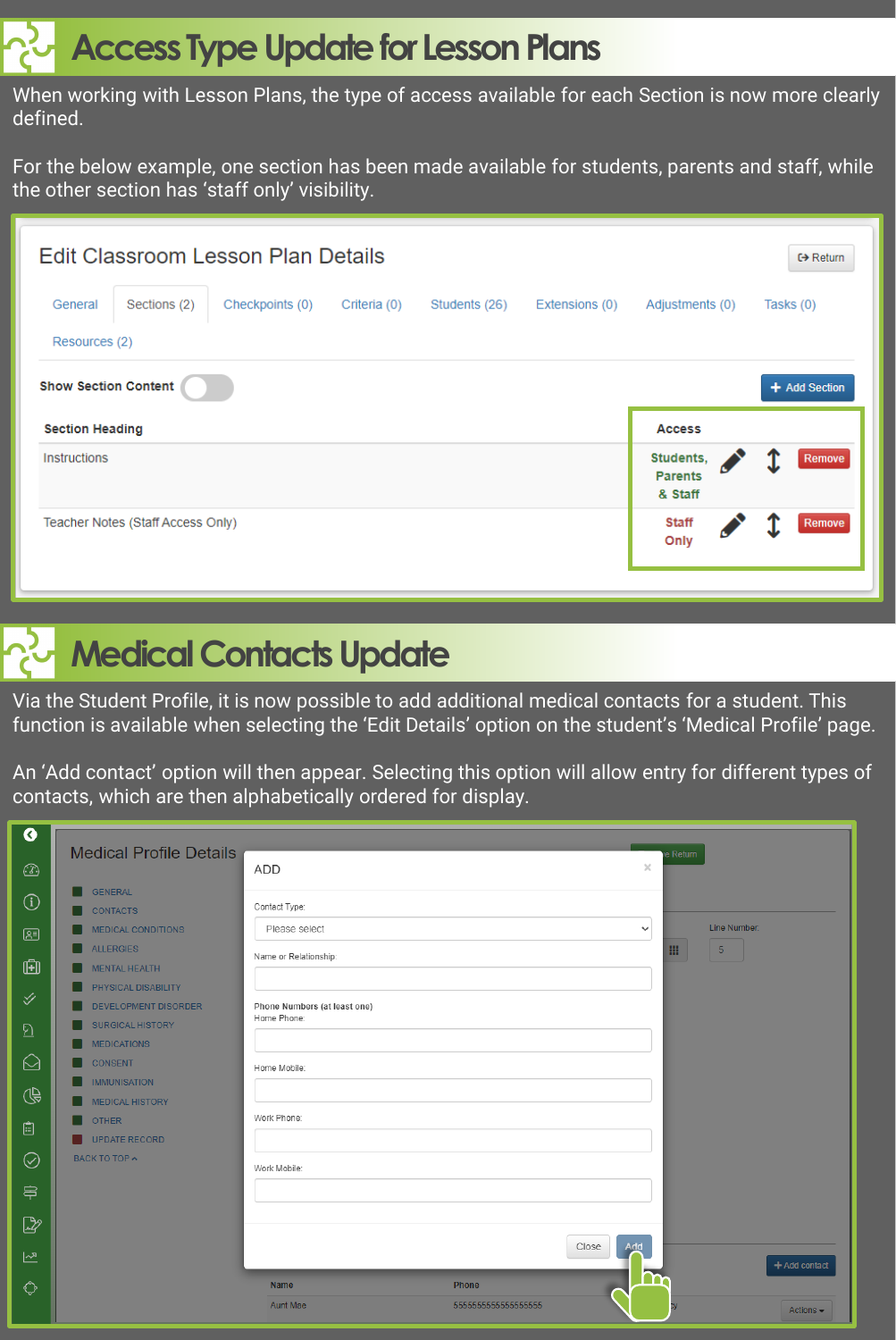## **General Optimisations & Improvements**

As work continues on new and exciting features, the SIMON Team are now ready to implement a number of general optimisations and consolidation measures based on the fantastic feedback from the SIMON Community. Thank you to each and everyone who got in contact to contribute their time and expertise!



#### **Teacher Judgements Against Standards Export**

• Data export now available via the interface for use with Melbourne Archdiocese Catholic Schools. As such, this export is only visible for MACS schools and found by navigating to Main Menu > Student Assessment > Data Import/Export > Export > Standards Achievement > TJAS Export.



#### **PTI Notes on the NCCD Dashboard in a Student's Profile**

- Staff with appropriate SIMON access are now able to view Parent Teacher Interview Notes from all runs where the student has featured. PTI Notes are present via the NCCD side-menu in a Student's Profile.
- Please note that a child must be flagged as NCCD via the Connect fields for this side menu item to be visible. Staff Category Access defines the availability of this page to staff. Depending on your schools Staff Category setup, access to non-teaching categories may need to be adjusted if required.

| <b>√</b> Connect Fields                   | <b>Lesson Plans</b><br><b>PTI Notes</b>                                                                                                                 |
|-------------------------------------------|---------------------------------------------------------------------------------------------------------------------------------------------------------|
| <b>Co-Curricular</b><br>P)                | $\bullet$<br>Parent/Student/Teacher Conferences [2021]<br>Accelerated<br>$\bullet$                                                                      |
| Communication<br>$\checkmark$             | $\bullet$<br>Parent/Student/Teacher Conferences for all year levels over two nights<br>Adiusted<br>- Wednesday 25th March & Wednesday 15th April [2020] |
| CC Social Behaviour<br>$\checkmark$       | $\bullet$<br><b>Extended Activities</b>                                                                                                                 |
| <b>Student Notes</b><br>眉                 | <b>History</b>                                                                                                                                          |
| $(\checkmark)$ Attendance<br>$\checkmark$ | ended: 2nd Dec 2021<br>Cognitive                                                                                                                        |
| Personal Learning Plan                    | <b>PTI Notes</b>                                                                                                                                        |
| Assessment Reports<br>$\checkmark$        |                                                                                                                                                         |
| <b>I<sub>AR</sub></b> NAPLAN              | Parent/Student/Teacher Conferences [2021]                                                                                                               |
| <b>NCCD</b><br>⊙                          | Parent/Student/Teacher Conferences for all year levels over two nights (2)                                                                              |
|                                           | - Wednesday 25th March & Wednesday 15th April [2020]                                                                                                    |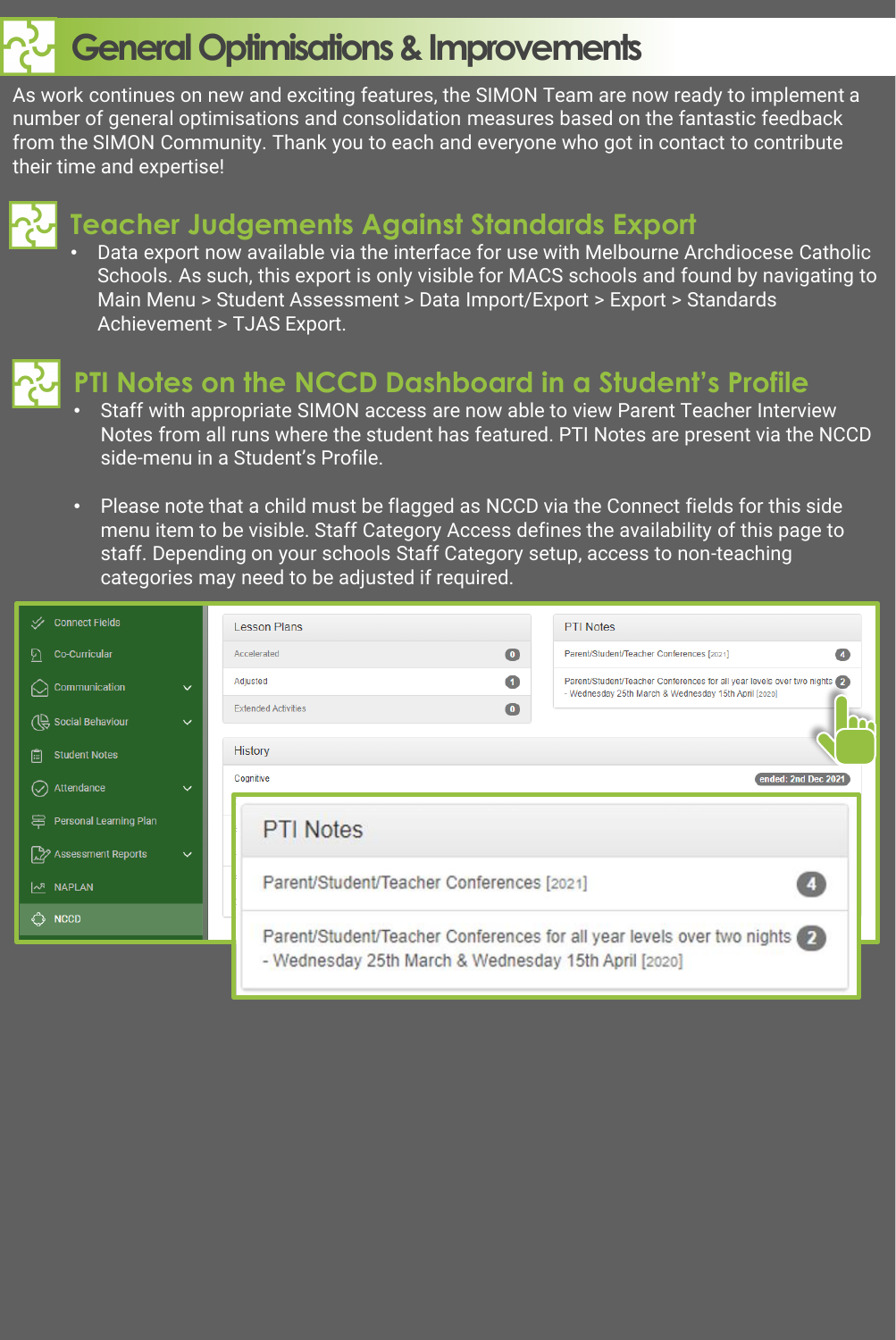

### **Additional Student Digest Options**

• Extending the options already available in the Student Digest, it is now possible to include '**Class Attendance percentage for semester**' and '**Letters sent during digest period**' for Student Attendance and Student Letters areas, respectively.





#### **NCCD link for students in Rollmark**

• An NCCD icon is now present for applicable students, linking to their Student Profile page.